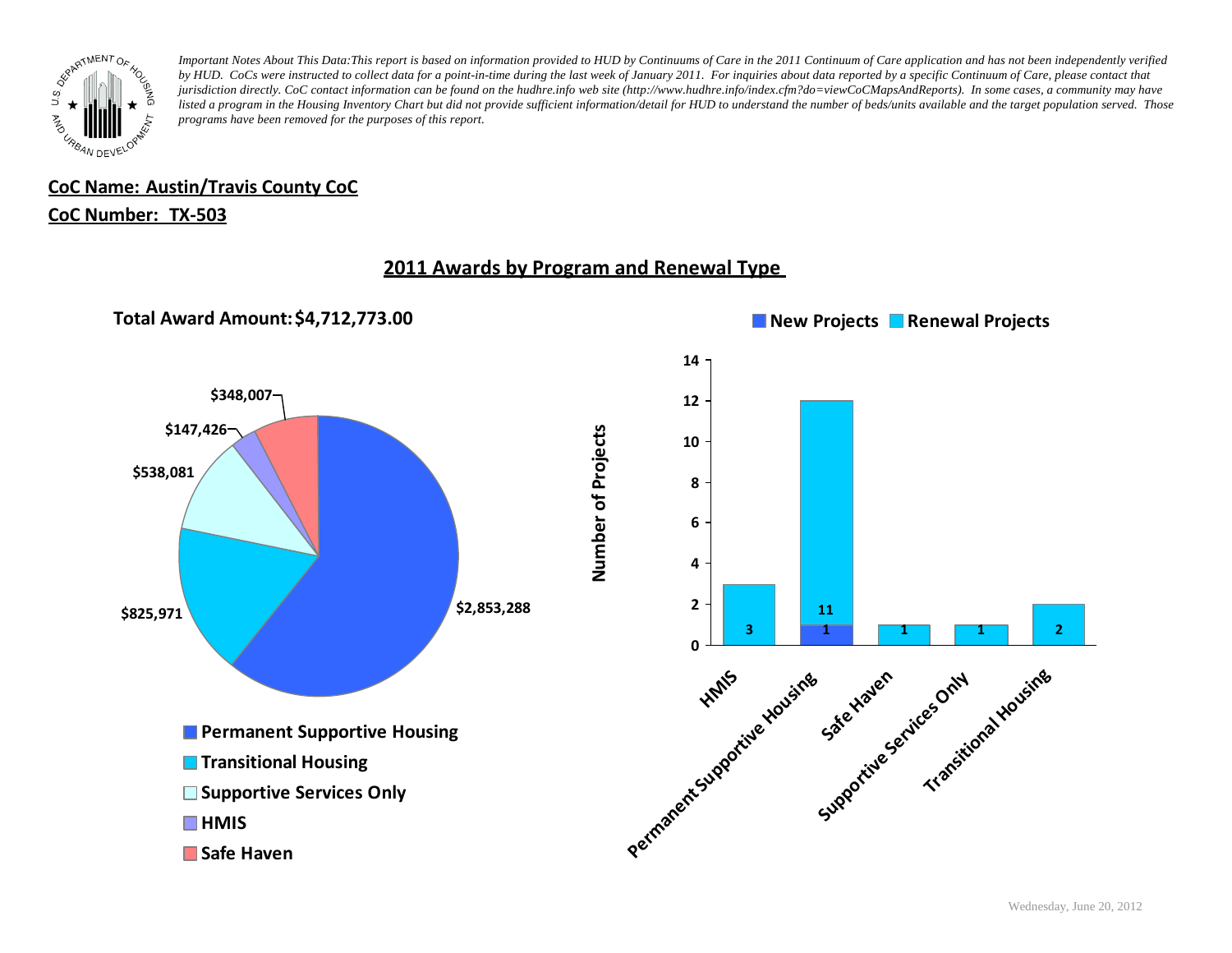

## **CoC Name: Austin/Travis County CoC**

### **CoC Number: TX-503**



## **2011 Housing Inventory Summarized by Target Population and Bed Type**

**\* Mixed beds may serve any target population**

**\*\* Households and Household Beds refer to Households with Children**

**Households\*\* 89 86 105**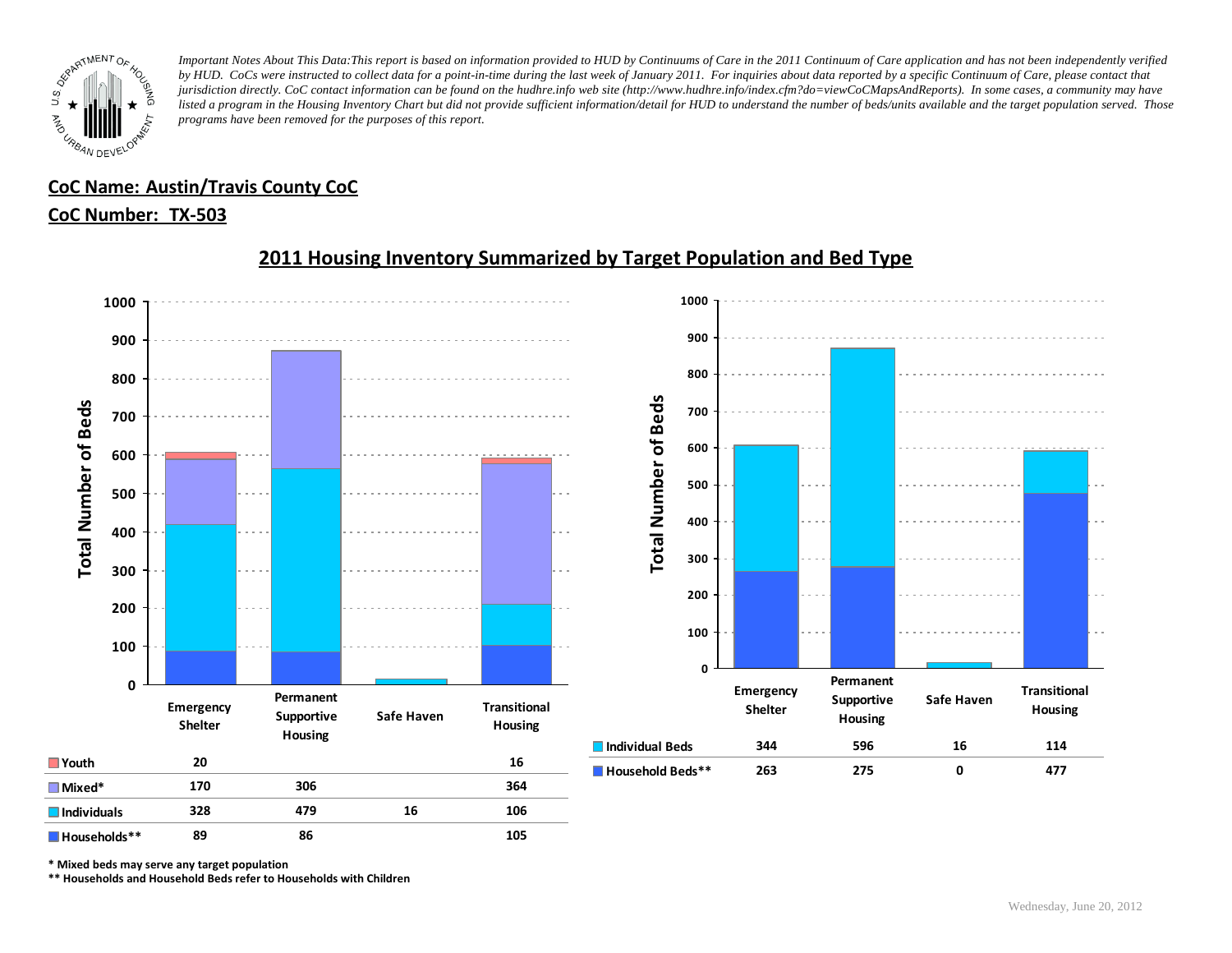

# **CoC Name: Austin/Travis County CoC**

### **CoC Number: TX-503**

## **2011 Point in Time Count Summarized by Household Type**